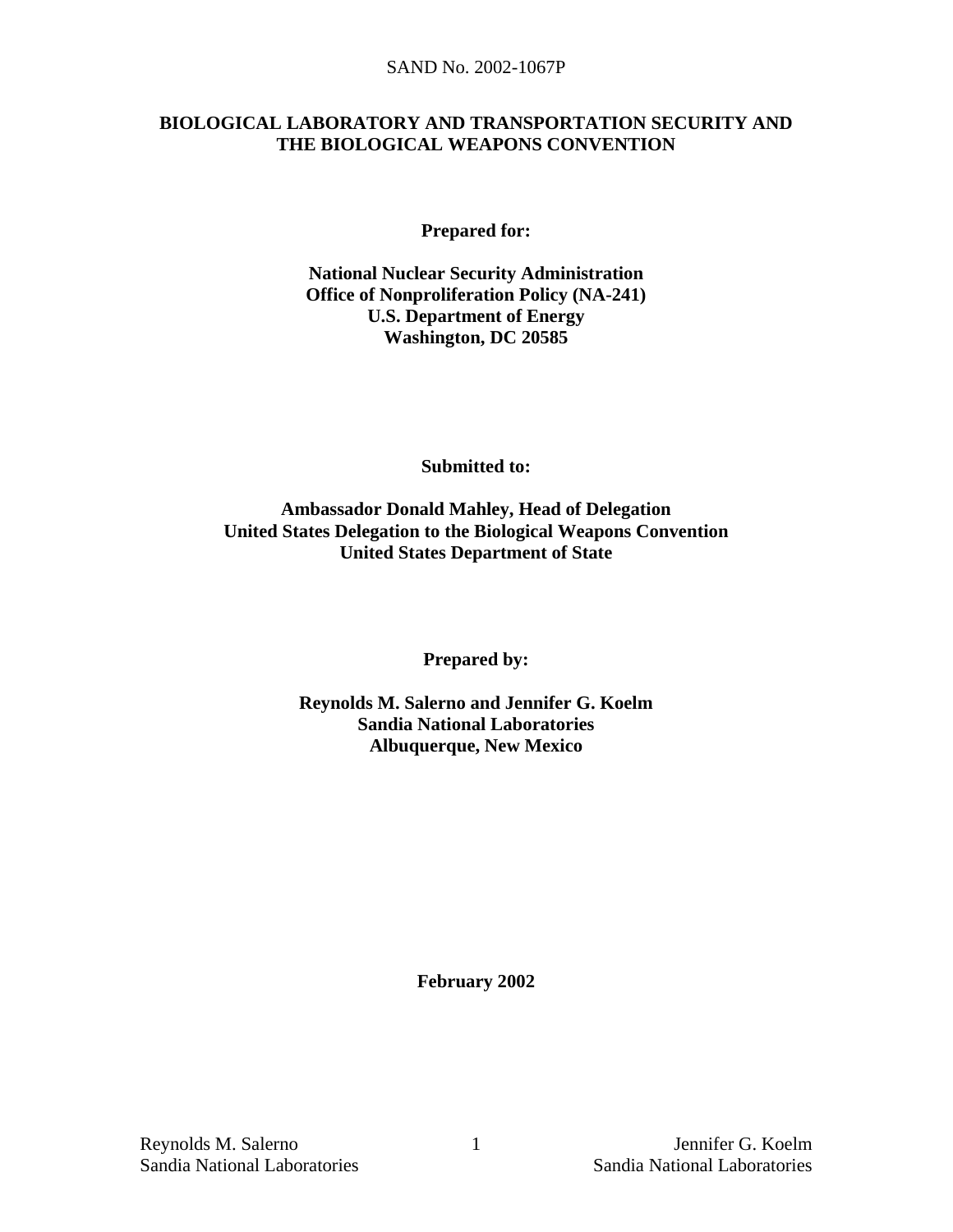### **Table of Contents**

- **Introduction**
- **Unique Problem Requires Unique Solution**
- **Need for Clear Definitions**
- **Biosafety**
- **Biosecurity**
- **Project Description**
- **Potential Benefits to the United States**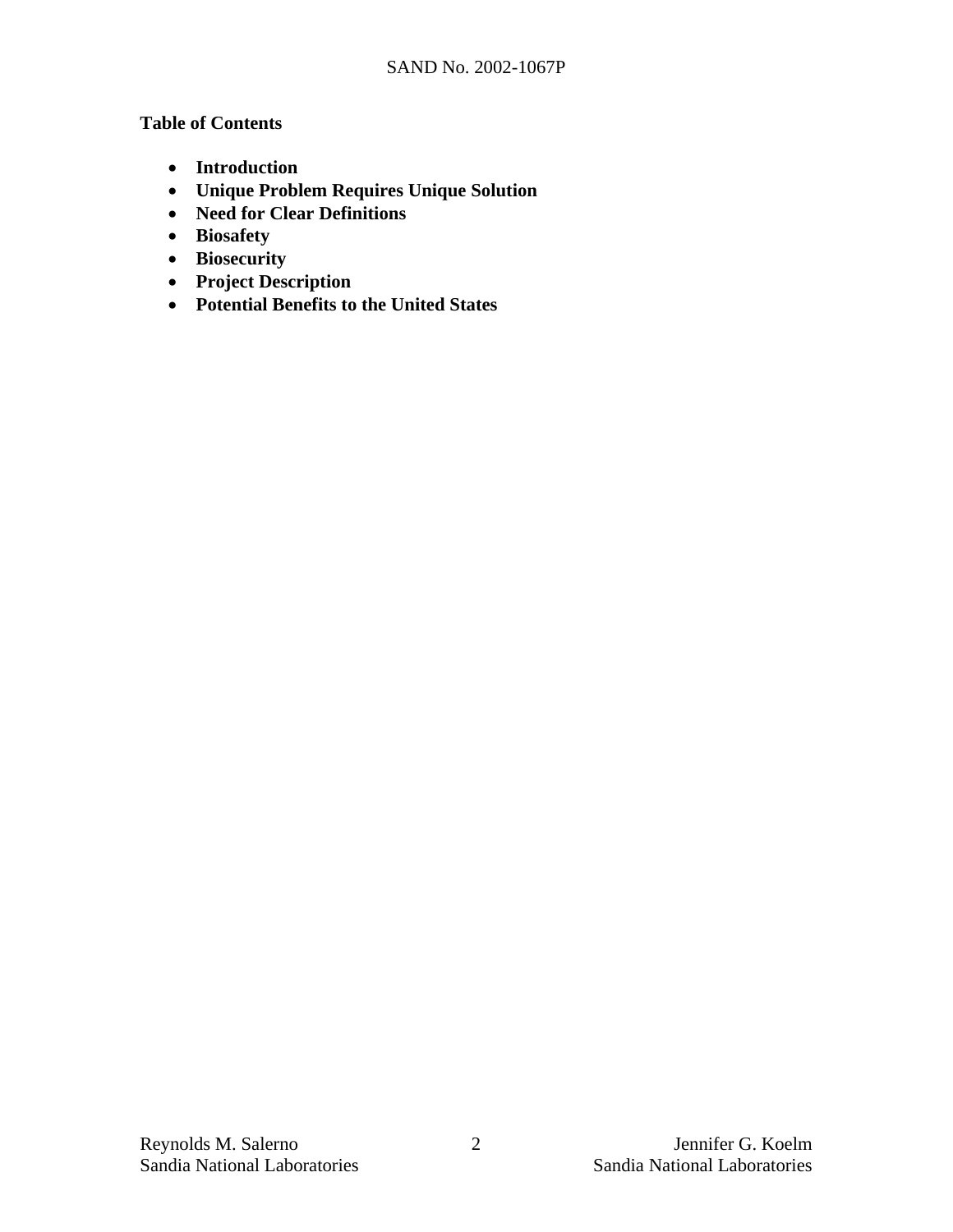### *Introduction*

The U.S. Government's Concept Paper on "New Ways to Strengthen the International Regime Against Biological Weapons" proposes measures intended to strengthen the Biological Weapons Convention (BWC). One measure recommends implementing "security standards for pathogenic microorganisms." Collections of high-consequence microbial agents and toxins (those that can inflict such grave harm to humans, animals, or plants that their malicious release could represent a threat to national or international security) reside in unprotected biological research laboratories throughout the world – and the numbers of these agents and laboratories increase almost daily. Highconsequence microbial agents and toxins are constantly shipped all over the world in an insecure manner. Because an individual without extensive scientific training and expertise can culture and weaponize microorganisms with common, commercially available equipment, inadequately protected high-consequence pathogens represent a significant biological weapons proliferation threat.

Yet guidelines and procedures do not exist for physical protection, access control, personnel reliability, transportation security, pathogen accountability, and information security at international biological research facilities. Moreover, the overwhelming majority of the world's high-containment biological research laboratories lack a work ethos that places a priority on security.

The U.S. is among those States Parties that lack a biological laboratory and transportation security (BLTS) standard to guide those who are responsible for protecting highconsequence microbial agents and toxins. No clear consensus exists within the USG on the nature of the bioterrorist threat or the pathogens that would be most or least likely targeted for theft or diversion. As a result, the limited physical security measures in place at many U.S. biological research facilities, as well as within the system that transports pathogens around the country on a daily basis, are ad hoc, widely variable, and not designed to mitigate the current bioterrorist risk. These facilities will need to look beyond traditional concepts of facility security that generally rely on perimeter fences and armed personnel – often described as "guns, gates, and guards."

There is now a need for BLTS standards analogous to those that already exist for biosafety. Throughout the U.S. biological research community, there is a strong culture and a well-established program for biosafety. The Centers for Disease Control and Prevention (CDC) and the National Institutes of Health (NIH) have published an extensive manual, entitled *Biosafety in Microbiological and Biomedical Laboratories*  $(BMBL)$ , on proper biosafety procedures and standards.<sup>1</sup> Now in its fourth edition, the BMBL and its recommended guidelines are accepted as the international "gold standard" for safely conducting microbiological research. Since the BMBL's publication, there has been a significant reduction in the number of reported biosafety incidents in the U.S. The World Health Organisation's *Laboratory Biosafety Manual* (LBM) was derived from the BMBL and thus reinforces the BMBL's fundamental elements of biosafety.<sup>2</sup>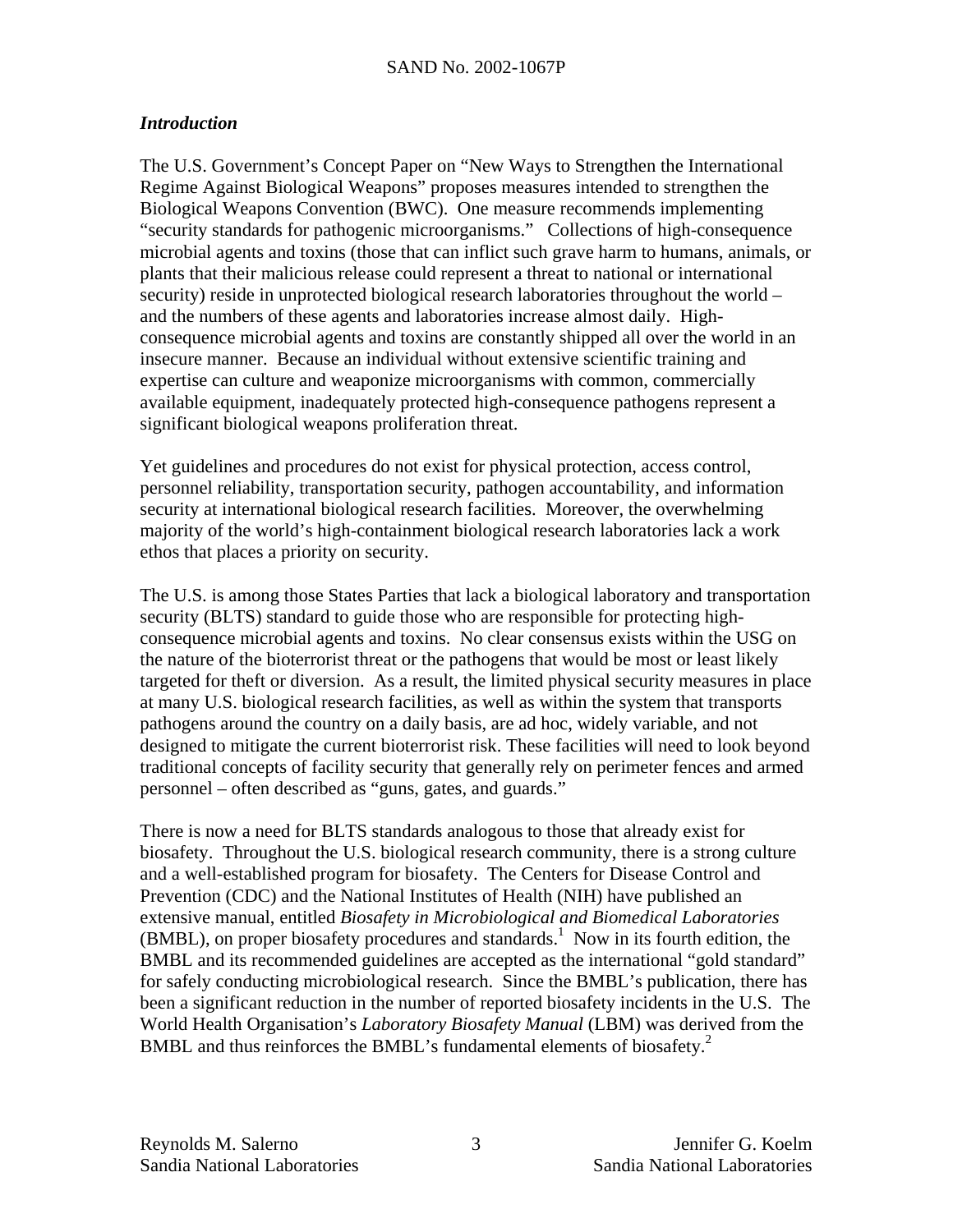A U.S. BLTS standard could be adopted by the international community and thus could serve as a significant component of the USG's package of alternatives to combat BW proliferation and strengthen the BWC. The Nuclear Non-Proliferation Treaty (NPT) provides an important precedent in this regard. The International Atomic Energy Agency's Information Circular 274 on physical protection of nuclear facilities was adopted directly from the U.S. standards that originally had been developed by the U.S. Department of Energy.

## *Unique Problem Requires Unique Solution*

There are several fundamental aspects of high-containment biological research that demonstrate why biological laboratory and transportation security should be differentiated from traditional concepts of high security. First, high-consequence pathogens (with the exception of smallpox) are not unique to any one facility or one country. Many of these organisms are ubiquitous in nature and exist in various quantities in laboratories around the world. This reasoning suggests that a terrorist organization would not likely target any one particular facility – unless it was judged to have especially inadequate security or a particularly virulent or fast growing strain of a pathogen that was not readily available somewhere else.

Second, at an active biomedical research facility, infectious material may be found at any time in a wide variety of places, such as storage freezers, laboratory incubators, living animals, animal excrement, or animal carcasses. Therefore, the absolute amount of any given organism in active biomedical research facilities is not able to be reliably quantified from day to day.

Third, any quantity of a high-consequence pathogen is strategically significant. One viable microorganism can be cultured and weaponized with common, commercially available equipment. This circumstance, combined with the fact that pathogens emit no energy and thus cannot be detected at a distance with currently available technology, reveals how easy it would be for an individual with authorized access to a facility to remove a small amount of pathogenic material without raising suspicion of others. This person could then sell the dangerous pathogens to a would-be bioterrorist or become one himself. In other words, the effectiveness of a security system at a high-containment biological research laboratory will depend – first and foremost – on the integrity of the individuals who have access to the high-consequence pathogens.

Because of the unique nature of biomedical and microbiological research, extensive perimeter and inventory control systems may jeopardize critical research and will not provide adequate protection. High-consequence pathogens will remain at risk of theft or diversion. Precious resources will be wasted unless security guidelines are established that specifically address the unique targets, threats, and risks associated with biomedical research, and recognize the legitimate variation in operating procedures of sites that work with high-consequence microbial agents and toxins.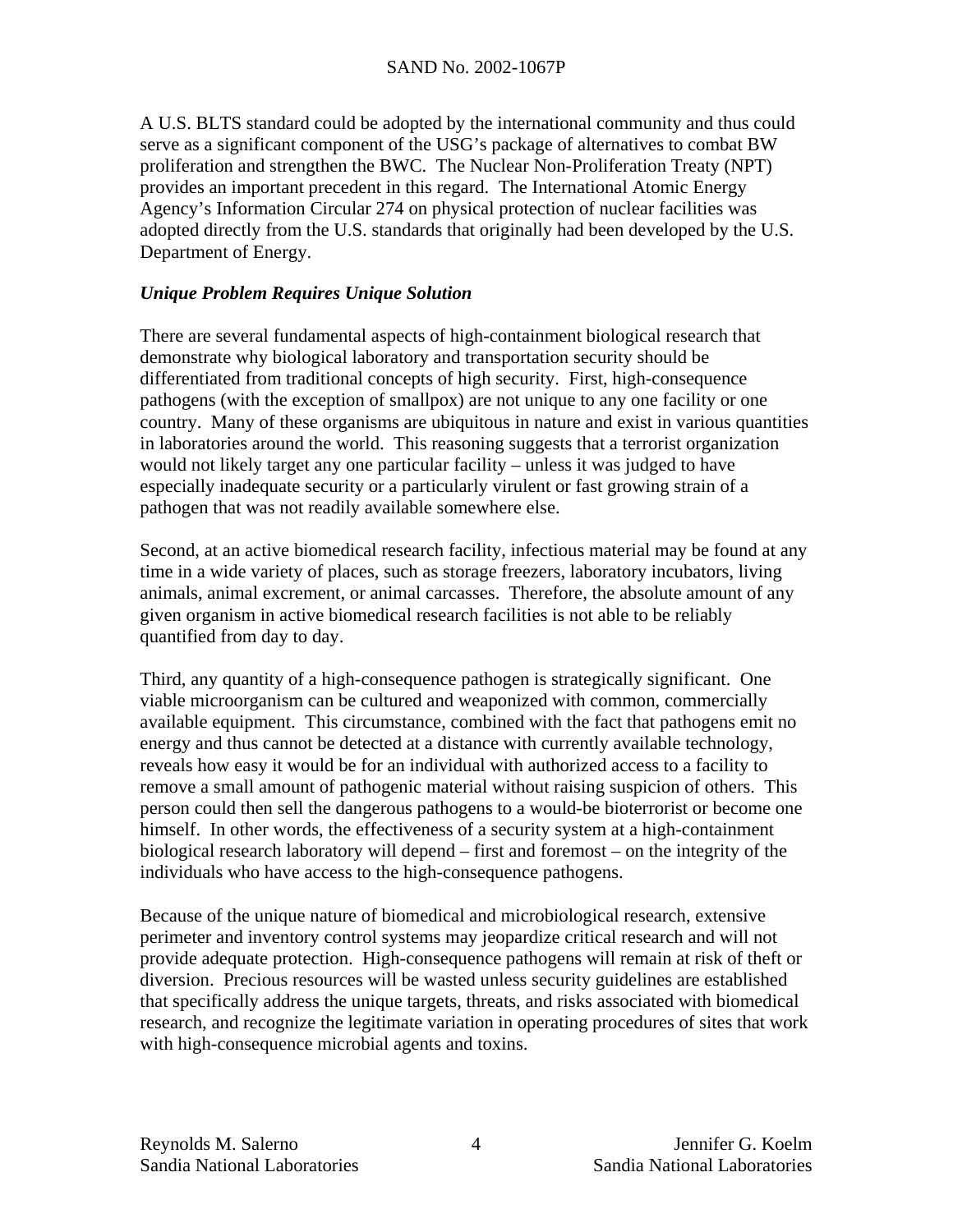# *Need for Clear Definitions*

Unique security standards for biomedical research facilities will be impossible to implement without first clearly defining the terms of the discussion. Many individuals and officials construe "biosafety" to include or to be synonymous with "biosecurity." The United Nations Food and Agriculture Organisation (FAO) defines biosecurity as the management of all biological and environmental risks associated with food and agriculture. In this context, biosecurity consists of ensuring food safety, monitoring the introduction and release of genetically modified organisms and their products, and monitoring the introduction and spread of invasive alien species, alien genotypes, plant pests, animal pests, diseases, and zoonoses.<sup>3</sup>

Yet the FAO's definition of biosecurity does not include steps to protect highconsequence microbial agents and toxins against theft or diversion from biomedical laboratories and transportation systems. Moreover, the U.S. and international systems for biosafety do not address biological laboratory and transportation security. In fact, the objectives and strategies of biosafety and biosecurity are fundamentally different.

Separating the concept of biosecurity from that of biosafety will help establish a wellunderstood concept that can address biological weapons nonproliferation issues. This step also would significantly strengthen the U.S. position within the BWC.

This paper will attempt to provide a clear definition of biosecurity in order to build a consensus on how best to secure collections of high-consequence microbial agents and toxins at laboratories and in transit around the world. Such biological laboratory and transportation security standards could be adopted and implemented nationally as a means for strengthening the BWC.

# *Biosafety*

The objective of biosafety is to reduce or eliminate exposure of laboratory workers or other persons and the outside environment to potentially hazardous agents involved in microbiological or biomedical facility research. Achieving biosafety requires the implementation of various degrees of laboratory "containment," or safe methods of managing infectious materials in a laboratory setting. There are three elements of containment: laboratory practice and technique, safety equipment (primary barriers), and facility design and construction (secondary barriers).

The most crucial element of containment is a firm adherence to sound laboratory practices and techniques. Personnel working with infectious material must be aware of the hazardous nature of their work and properly trained in the procedures for safely handling such material. Labs must provide an operational safety manual, as well as closely monitor the conduct of hazardous work. This oversight requires the most current information about the nature of various infectious agents and close consultation with other professionals in the field. Examples of laboratory practices and techniques include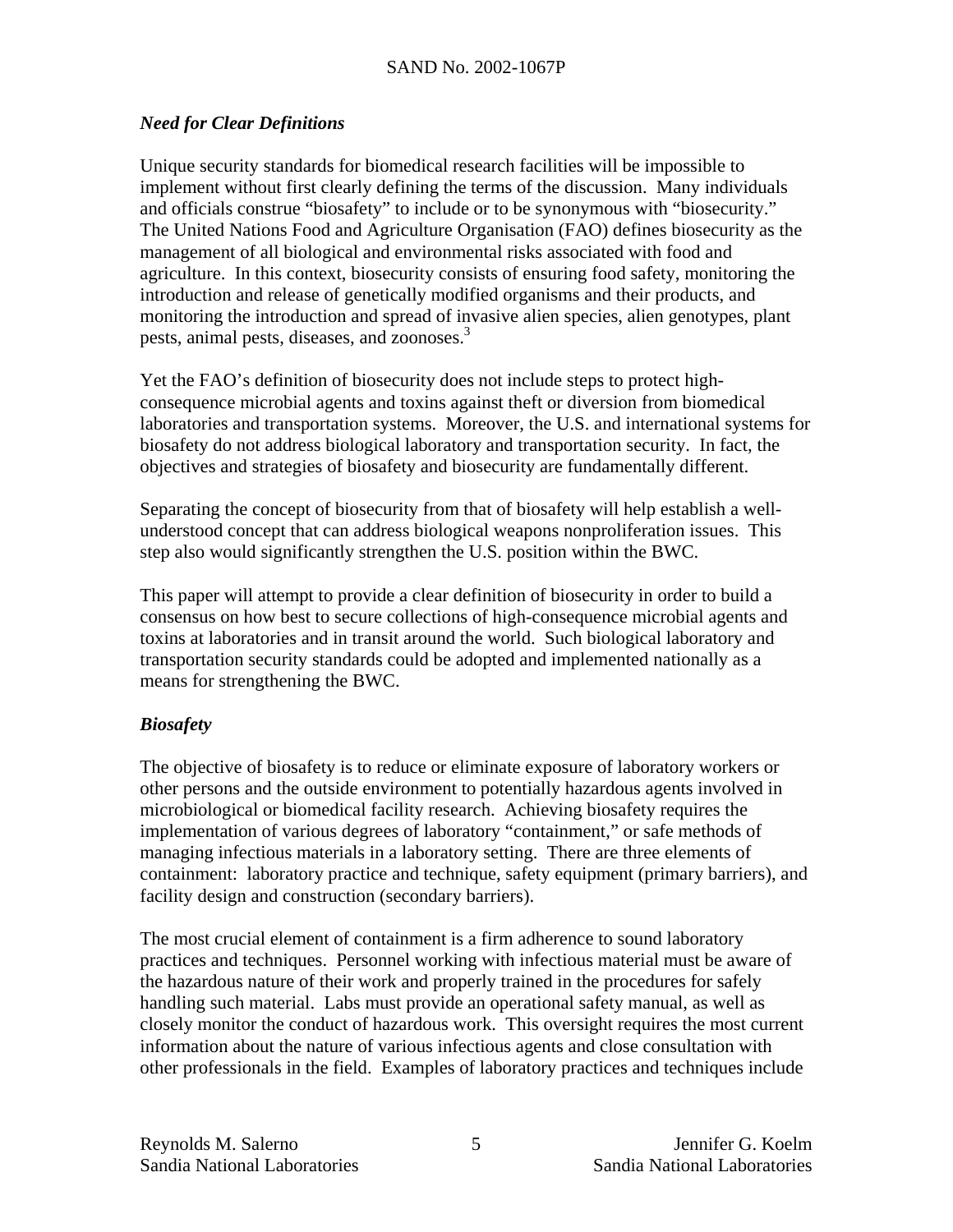controlling access during experiments, establishing a sharps disposal policy, following decontamination procedures, and prohibiting food and drink within the laboratory.

Safety equipment, known as a primary barrier, is utilized in conjunction with laboratory procedures and techniques to further ensure containment. Equipment such as biological safety cabinets, safety centrifuge cups, and personal protective covering are frequently employed to prevent exposure to and release of hazardous materials. Primary barriers focus on the protection of the investigator and, by extension, the outside environment.

Lastly, facility design and construction, or secondary barriers, supplement the containment provided by procedures and equipment. Facility containment provides a physical barrier to prevent infectious transmission within and outside the laboratory. Secondary barriers range from simple hand washing facilities to specialized ventilation systems that ensure directional airflow. Design engineers are encouraged to refer to standards found in the *Applications Handbook for Heating, Ventilation, and Air-Conditioning* (HVAC)*.* 4

The laboratory director is responsible for assessing the degree and combination of containment elements required to achieve biosafety. The BMBL and the LBM outline Biosafety Levels (BSL) for most hazardous agents in order to guide this assessment process. BSL levels range from 1-4. BSL- 1 suggests a low safety risk requiring minimal safety barriers, while BSL- 4 denotes high risks demanding increased containment.

In practice, BSL-1 applies to work that is done with defined and characterized strains of viable microorganisms not known to consistently cause disease in healthy adult humans. BSL-2 denotes work with the broad spectrum of indigenous moderate-risk agents that are present in the community and associated with disease of varying severity, but the organisms are not known to be transmissible by the aerosol route. BSL-3 applies to work with indigenous or exotic agents with a potential for respiratory transmission, and which may cause serious and potentially lethal infection. BSL-4 is used to define work with dangerous and exotic agents that pose a high individual risk of life-threatening disease, which may be transmitted by the aerosol route and for which there is no available vaccine or therapy.

Despite BMBL suggestions, the lab director or principal investigator ultimately assigns biosafety levels for the work in his/her particular facility. He/she is responsible for using sound judgment in making this decision, considering a variety of issues, such as the nature of the agent, specific parameters for experiments, and the actual function of the laboratory facility. The lab director also should consult other biosafety professionals and the Institutional Biosafety Committee (IBC). The IBC is a localized body that consists of faculty, staff, and community representatives who are responsible for project oversight and approval.

The lab risk assessment and BSL are primarily based upon a qualitative evaluation of the factors that may increase the risk of laboratory-acquired infection. The central risk factor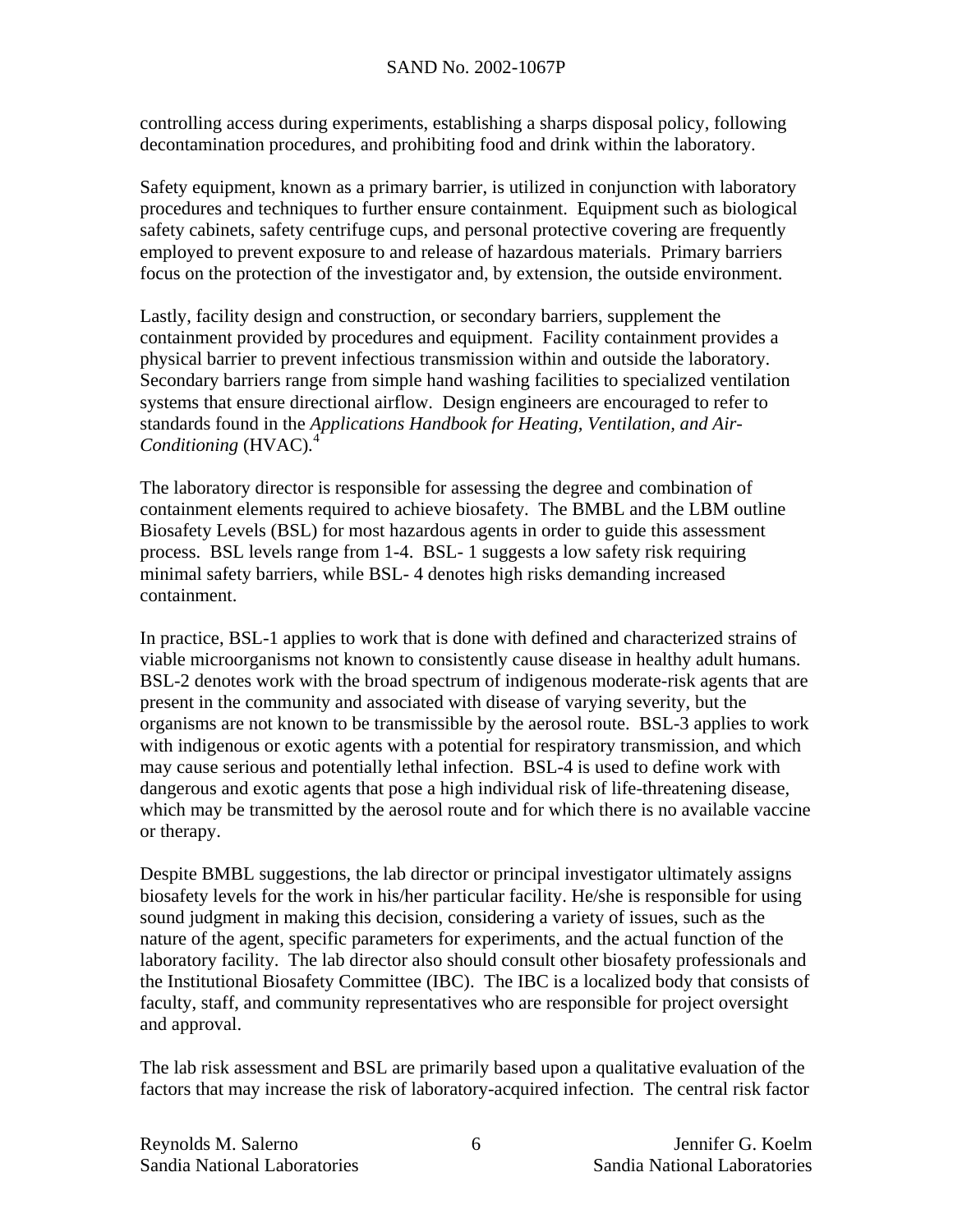revolves around the nature of infectious or hazardous agents. However, prescribed algorithms for determining the degree of risk from specific agents prove problematic because living organisms display various characteristics depending on the life cycle stage or the type of manipulation.

Nonetheless, specific agents can be assigned a BSL, which represents the conditions under which the agent can ordinarily be safely handled. Qualitative factors considered when assessing risks and assigning agent BSL include agent pathogenicity, route of transmission, agent stability, infectious dose, concentration, origin, availability of data from animal studies, availability of an effective prophylaxis, type of medical surveillance, and the experience and skill level of at-risk personnel.

## *Biosecurity*

In contrast to biosafety, the objective of biosecurity is to protect facilities against the theft or diversion of high-consequence microbial agents, which could be used by someone who maliciously intends to conduct bioterrorism or pursue biological weapons proliferation. BLTS standards should be based on substantive assessments of biological targets, threats, and vulnerabilities, and should be achieved through the integration of specifically designed technologies, procedures, and protocols. A comprehensive BLTS system would include many of the following elements:

- Physical protection
- Personnel reliability
- Adequate scientific and commercial program oversight
- Pathogen accountability
- Transportation security
- Information security

Documented BLTS standards must provide guidance to facility directors on each of these elements. The BLTS standards must first identify the primary targets that require protection. High-consequence pathogens (HCP) are those that can inflict such grave harm to humans, animals, and/or plants that their malicious release could represent a threat to national or international security. Thus, they are attractive targets for those intent on pursuing bioterrorism or biological weapons (BW) proliferation. Much like the BMBL agent assessment, a HCP designation must be reached through sound judgment and a qualitative, dynamic risk assessment process.

In addition to HCP, secondary targets such as critical information also require protection. The BLTS standard must define this type of information, which could include any kind of technical knowledge that could be manipulated to create or weaponize a HCP. This could take the form of instructions that outline how to culture agents in large quantities, distill an agent into fine particles, utilize chemicals to reduce the effects of static electricity, etc. Target information also may relate to the creation of new organisms through processes that involve genetic manipulation or recombinant DNA techniques.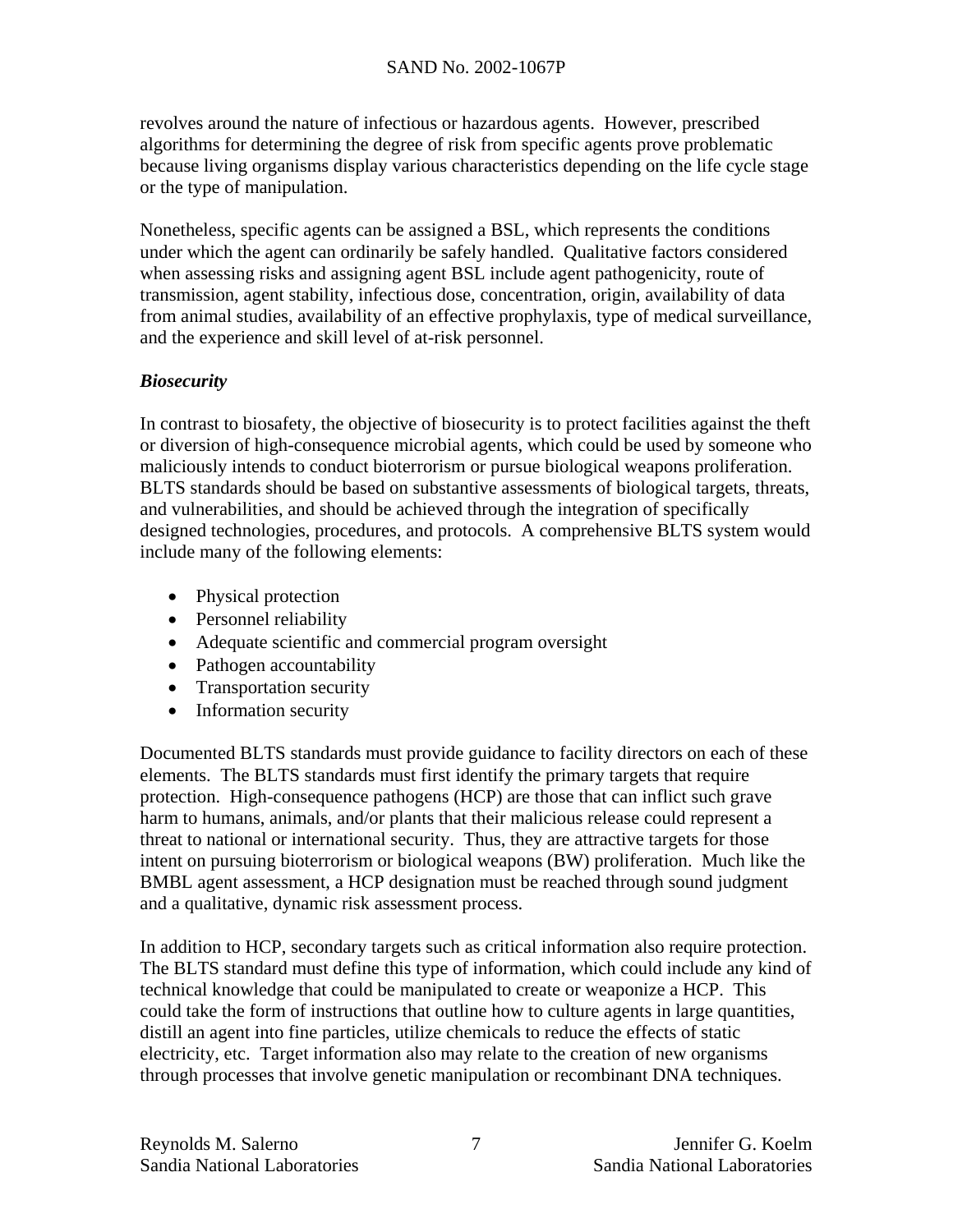Such target information could be scientifically acquired or shared, as was recently demonstrated through the discovery of a virulent mouse pox virus in Australia.

After defining primary and secondary targets, the BLTS standard should describe how to identify and assess security threats and vulnerabilities. A threat may be an insider who takes advantage of his permitted access or an outsider who compromises the facility's physical security. These threats may differ from one country or region of the world to another, but may be similar for most biomedical research facilities. In addition, the BLTS standard should explain how to qualitatively assess facility specific risks based on the established targets and threats. The risk assessment will establish vulnerabilities and determine which BLTS elements, and to what extent, will provide adequate protection of the targeted assets against the calculated threats. The vulnerability assessment should incorporate factors such as the nature of the facility in question, the type of research conducted, and the local environment. The threat and vulnerability assessments also should reflect the collaborative judgments of biomedical experts, law enforcement agencies, physical security experts, and transportation companies.

The final section of the security standards should provide specific recommendations in the six previously identified elements of BLTS: physical protection, personnel reliability, adequate scientific program oversight, pathogen accountability, transportation security, and information security. These recommendations should integrate technologies, policies, and procedures to reduce risk and secure HCP during handling, research, storage, and transport. Finally, the BLTS standards should recognize the unique needs of research, defense, and industry to continue efficiently working with HCP. Measures to restrict access to high-consequence organisms must be balanced with the need for biomedical studies and research on such organisms to continue so that the transmission, infectiousness, pathogenesis and, ultimately, the control of infections from the organisms can continue to be better understood.

In order to create a viable domestic and potentially international BLTS standard, the objectives, strategies, and elements of biological laboratory and transportation security must be consistently delineated from those of biosafety. This goal would best be accomplished by creating a set of biological laboratory and transportation security guidelines analogous to the BMBL and the LBM. A manual for biological laboratory and transportation security could describe those assets that need to be protected by a biological laboratory and transportation security system, discuss methodologies for assessing threats and vulnerabilities to biomedical research, and outline the various but integrated technologies, policies, and protocols for each of the elements of a BLTS system.

#### *Project Description*

This project will include several phases. The first phase will be to develop a campaign to educate the USG, industry, and academia on the differences between biosafety and biosecurity and the need to develop new biological laboratory and transportation security measures. As part of this effort, a course package will be designed and deployed that